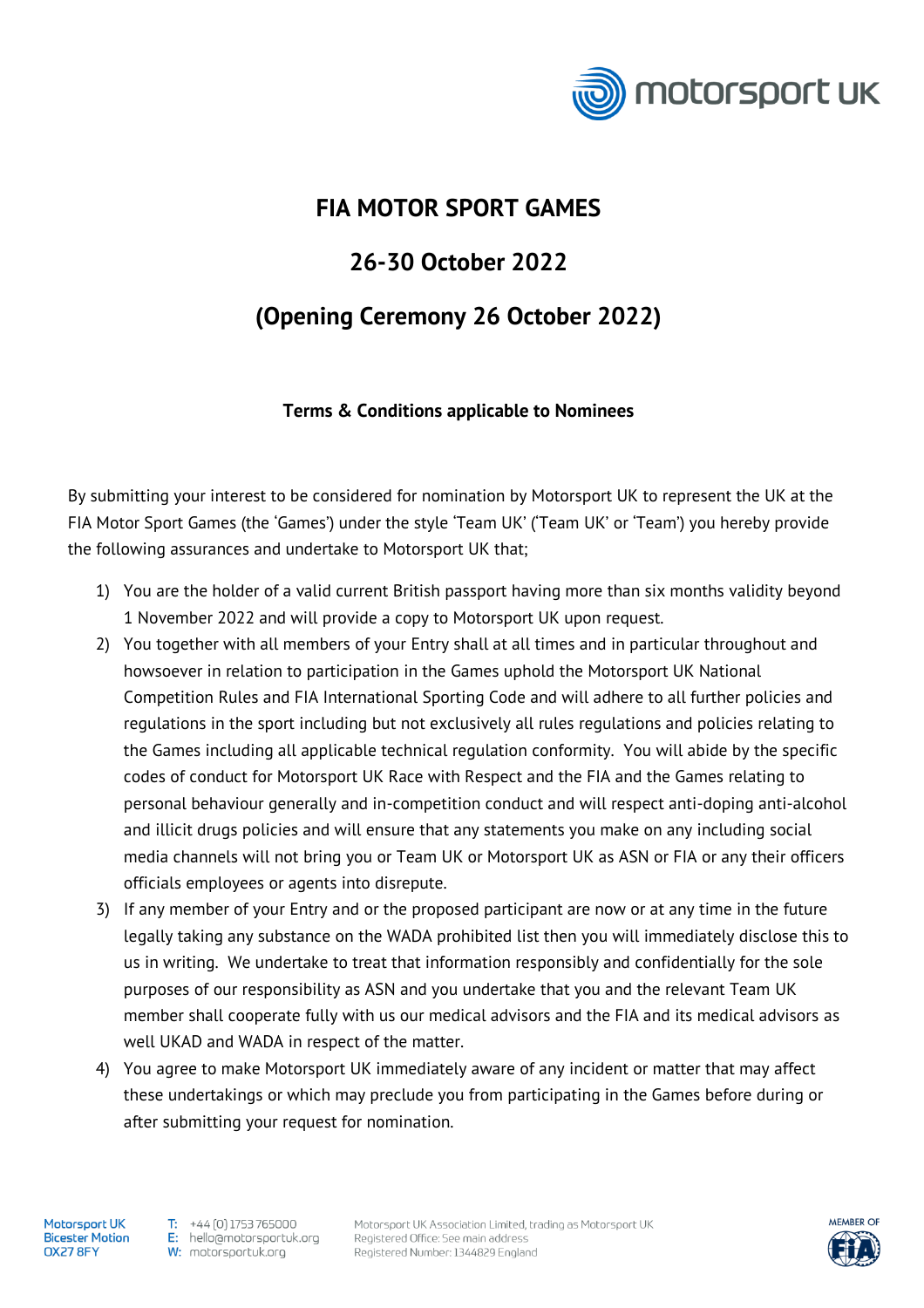

- 5) You will strive to be an ambassador for UK motor sport and present a positive example to inspire others.
- 6) If you are chosen to represent your motorsport discipline at the Games you accept that you have the financial capacity to participate and that your budgetary obligations are in place and secured for the purpose of being a member of Team UK.
- 7) Should the need arise you agree to make yourself available for any reasonably required evaluation prior to Motorsport UK selecting their chosen representatives.
- 8) You have the necessary experience and infrastructure to justify our selection and can produce to us evidence of your sporting success that qualifies you upon request.

You further accept and that if you are selected to represent Team UK that;

- 9) Your Entry /ancillary personnel and any agent appointed by you will co-ordinate your travel arrangements with Motorsport UK and at all times shall respect applicable travel restrictions regulations and law in relevant jurisdictions including any fitness to travel testing and declaration obligations.
- 10) You and your Entry personnel understand that there will be publicity as well as Team UK obligations during the Games and that you and your Entry personnel will commit to being available as and when Motorsport UK and or FIA requires in this regard.
- 11) Any images of you and your Entry personnel captured by Motorsport UK and by or on behalf of your Entry for the purpose of the Games and Team UK will remain the property of Motorsport UK and you agree to irrevocably release and assign the rights of all such images to Motorsport UK without any claim to royalty and will procure that all Entry personnel including media technicians and photographers shall execute any necessary document of assignment in favour of Motorsport UK and if required FIA to ensure the transmission of such rights.
- 12) You agree to keep confidential any and all matters which are not in the public domain and further will seek prior approval by Motorsport UK of all press releases you intend to release and will amend the same if required to do so by Motorsport UK.
- 13) You understand and agree that Motorsport UK will select an appropriate hotel where all Team UK personnel (Driver and Team Manager and (if driver under 18) Parent) will be required to stay during the Games the cost of which will be borne in their entirety by you on presentation of a valid taxable invoice by Motorsport UK and or the Hotel.
- 14) You understand and agree that all travel between the UK and the location of the Games as well as between the Team UK nominated Hotel and the several Games venues is your responsibility at own cost.